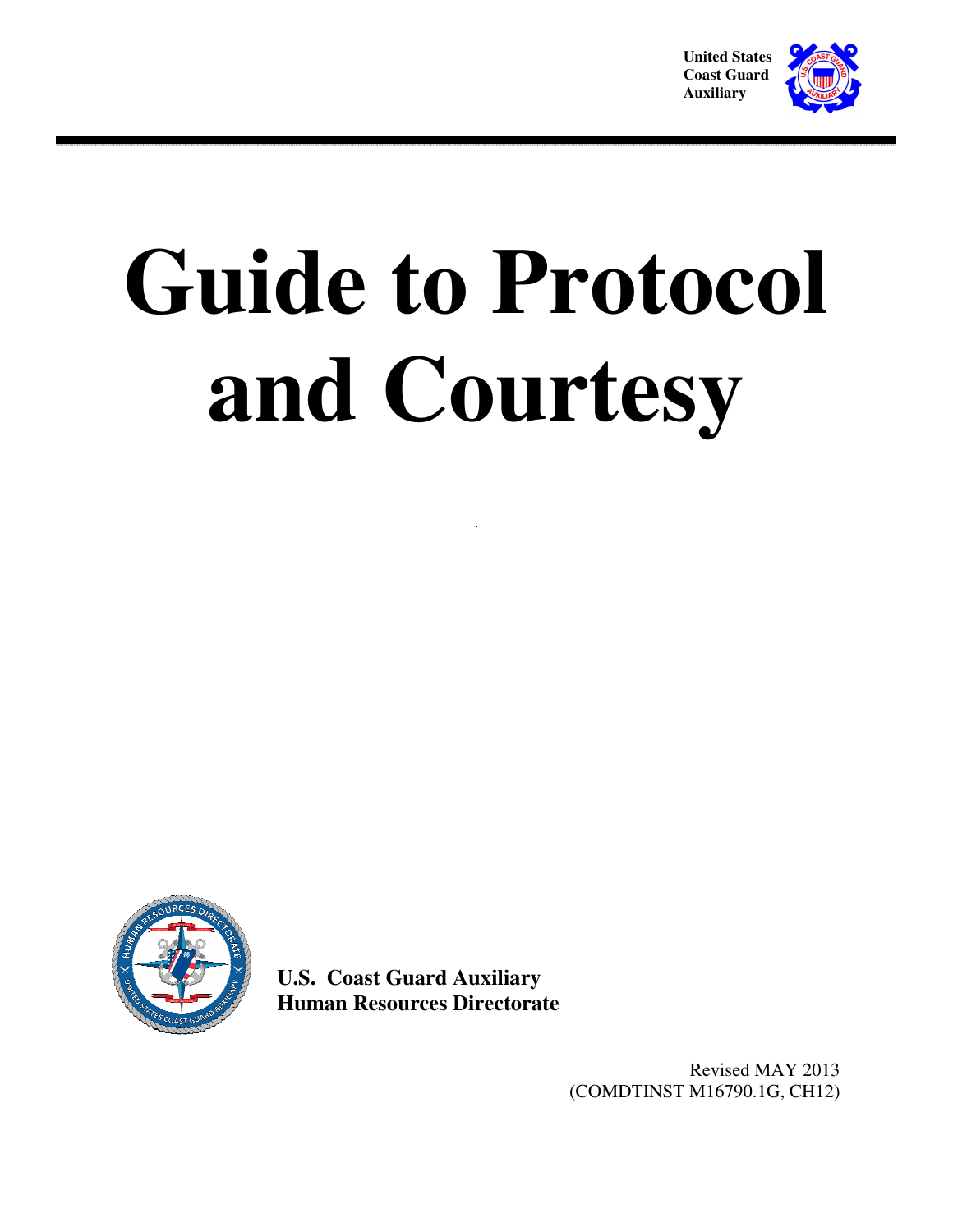# **TABLE OF CONTENTS**

| <b>Chapter</b> |                                                                                                                                                                                                                                                                                   | Page                            |
|----------------|-----------------------------------------------------------------------------------------------------------------------------------------------------------------------------------------------------------------------------------------------------------------------------------|---------------------------------|
|                | <b>Introduction</b>                                                                                                                                                                                                                                                               | 3                               |
| $\mathbf{1}$   | <b>Saluting</b>                                                                                                                                                                                                                                                                   | $\overline{\mathbf{4}}$         |
| $\overline{2}$ | <b>Flag Etiquette</b>                                                                                                                                                                                                                                                             | 5                               |
| 3              | <b>Shipboard Etiquette</b>                                                                                                                                                                                                                                                        | 5                               |
| 4              | <b>Wardroom Etiquette</b>                                                                                                                                                                                                                                                         | 6                               |
| 5              | <b>Invitations</b>                                                                                                                                                                                                                                                                | $\overline{7}$                  |
| 6              | <b>Receiving Lines</b>                                                                                                                                                                                                                                                            | 8                               |
| 7              | <b>Formal Functions</b>                                                                                                                                                                                                                                                           | 8                               |
| 8              | <b>Introductions</b>                                                                                                                                                                                                                                                              | 8                               |
| 9              | <b>Seating</b><br>A. Sample Seating Arrangements<br>Seating for a Division Change of Watch<br>$\mathbf{i}$ .<br>Seating for a Flotilla Change of Watch<br>ii.<br>B. Suggested Speaking Order for Invited<br>Guests<br>C. Suggested Introduction Order for<br>Non-Primary Speakers | 9<br>11<br>11<br>11<br>12<br>13 |
| 10             | <b>Funerals</b>                                                                                                                                                                                                                                                                   | 14                              |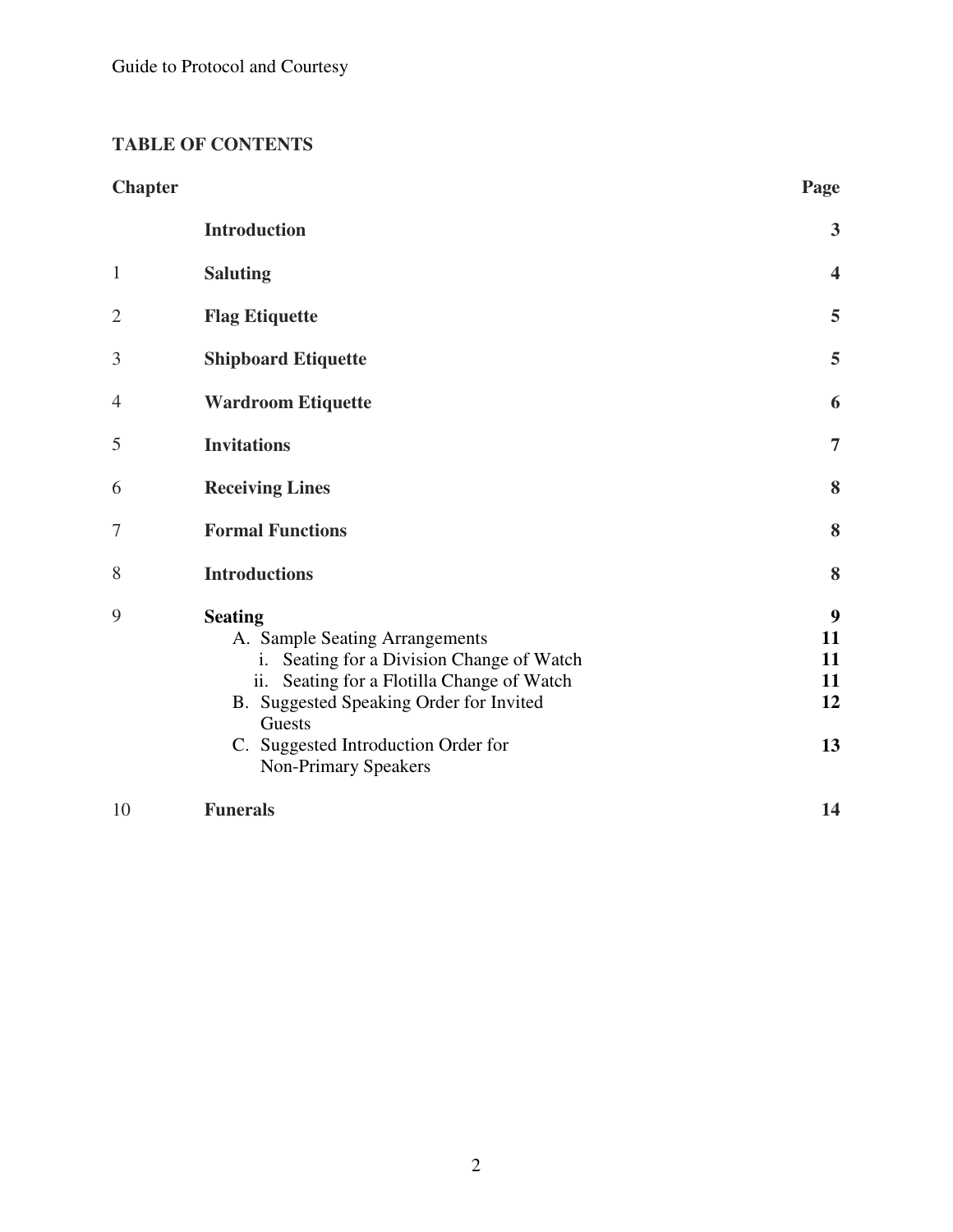#### INTRODUCTION

Courtesy is the key to successful human relationships. In the Auxiliary, courtesy kindles the friendly association of members and enhances the success of social activities. The term protocol is closely integrated with courtesy and involves universally accepted customs and regulations which govern the formality, precedence, and etiquette practiced on a day-to-day basis within a civilized society. In simple words, courtesy is nothing more than proper consideration for the feelings and rights of others, and protocol is the body of accepted rules of social behavior practiced by thoughtful and considerate people. For elected and appointed officers, the practice of courtesy and protocol is a necessary requirement for the successful performance of their duties. Customs and protocol practiced in the Auxiliary are a part of the ceremonial procedures that contribute dignity and color to our lives as civilian members of the Coast Guard family.

The U.S. Coast Guard is a maritime military service. As such, the protocols and etiquette reflect the customs and traditions of the Naval/Sea Services as well as the military. The Auxiliary, as part of the Coast Guard family, must observe similar customs and protocols, even though Auxiliarists are civilians.

In the Auxiliary, the responsibility of individuals is identified by specific insignia related to the position to which they have been elected or appointed. The insignia does not identify authority according to a table of ranks as in the military because Auxiliarists are civilian volunteers and hold no position of rank. However, by using distinctive insignia, the Auxiliary identifies and recognizes the increasing responsibility and authority of elected officers and staff officers from lower to higher level corresponding to Coast Guard counterparts. The authority of Auxiliary officers relates only to the Auxiliary organization and to Auxiliary matters. Under this system, leaders can easily be identified by an insignia appropriate to the level of their position. Since members wear a modified Coast Guard uniform and an insignia of position, the requirements for courtesy and protocol are thereby simplified and form the basis for an effective working relationship between Auxiliarists and their Coast Guard counterparts.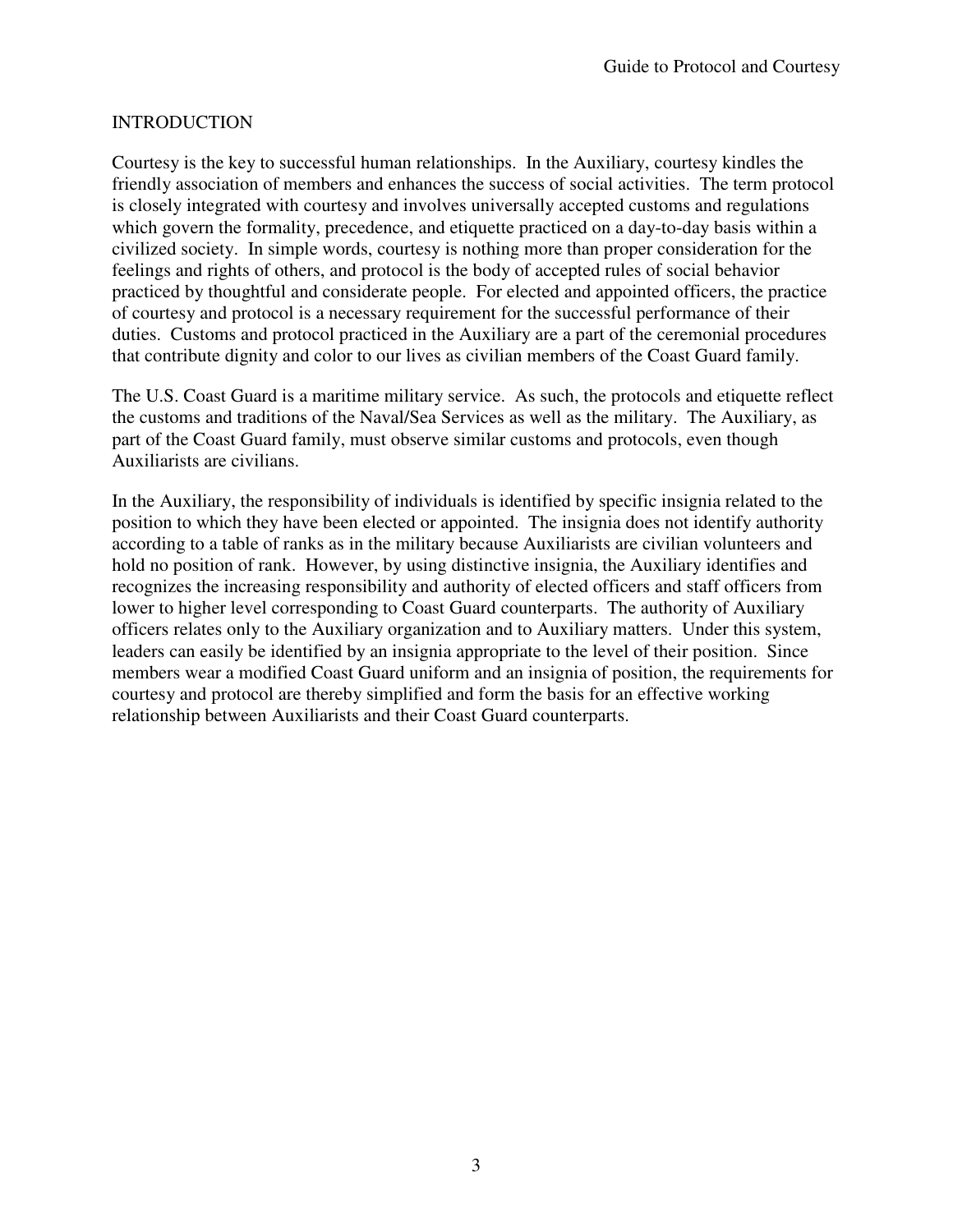# **Chapter 1—SALUTING**

The hand salute is a long-established form of greeting and recognition exchanged between persons in the armed services. Saluting between Auxiliarists is not usually the custom. On occasions, when in uniform and covered, courtesy and custom indicate that a salute is in order; for example, when returning a salute rendered by a member of the Armed Forces. It is also customary to exchange greetings such as "good morning," "good afternoon," "good evening," etc. along with the salute. Obviously, if the other person is a senior officer, you should originate the salute and follow the greeting with "sir or ma'am." The exchange of greetings should also be accompanied by a smile or a cheerful expression.

When out of doors in uniform and addressing the National Ensign or whenever the National Anthem is rendered, a military salute is given. This particularly applies to the respect paid at Morning or Evening Colors ceremonies aboard a ship (not underway) or aboard a Coast Guard or other military installation. During the ceremony of hoisting or lowering the flag, those present in uniform should come to attention and render the military salute. The same applies if the flag is passing in a parade or in review. The salute to the flag in a moving column should be rendered at the moment the flag passes. During a rendition of the national anthem when the flag is displayed, all those present in uniform should face the flag and render the military salute at the first note of the anthem and retain this position until the last note. When the flag is not displayed, those present should face toward the music and act in the same manner they would if the flag were displayed there.

When out of doors and not in uniform, the "civilian salute" is rendered for the same situations. The "civilian salute" is made by standing at attention and placing the right hand over the heart. Any male civilian headdress should be removed, held in the right hand over the heart.

When on a Coast Guard or other military installation in a vehicle, at the time of colors, and traffic safety permits, you stop and sit at attention, but do not salute. If one is parked in a parking lot and it is safe to get out of the vehicle BEFORE the ceremony begins, one may, by all means, exit the vehicle to render the appropriate gesture of respect. However, if the ceremony is in progress, it would be better to remain in the vehicle as described above.

If a passenger is in a boat, remain at attention (seated or standing). The boat officer or coxswain salutes for the boat.

When indoors and the flag is presented and/or the National Anthem is played, all should stand at attention. When the Pledge of Allegiance is given, all, in uniform or not, should place the right hand over the heart.

When covered in uniform, the hand salute is correctly executed by raising the right hand smartly until the tip of the forefinger touches the lower part of headdress or forehead, above and slightly to the right of the right eye, thumb and fingers extended and joined, palm down, upper arm horizontal, forearm inclined at 45 degrees, hand and wrist straight. At the same time, one's head is turned toward the person being saluted. To complete the salute, the arm is dropped to its normal side position and eyes are turned to the front.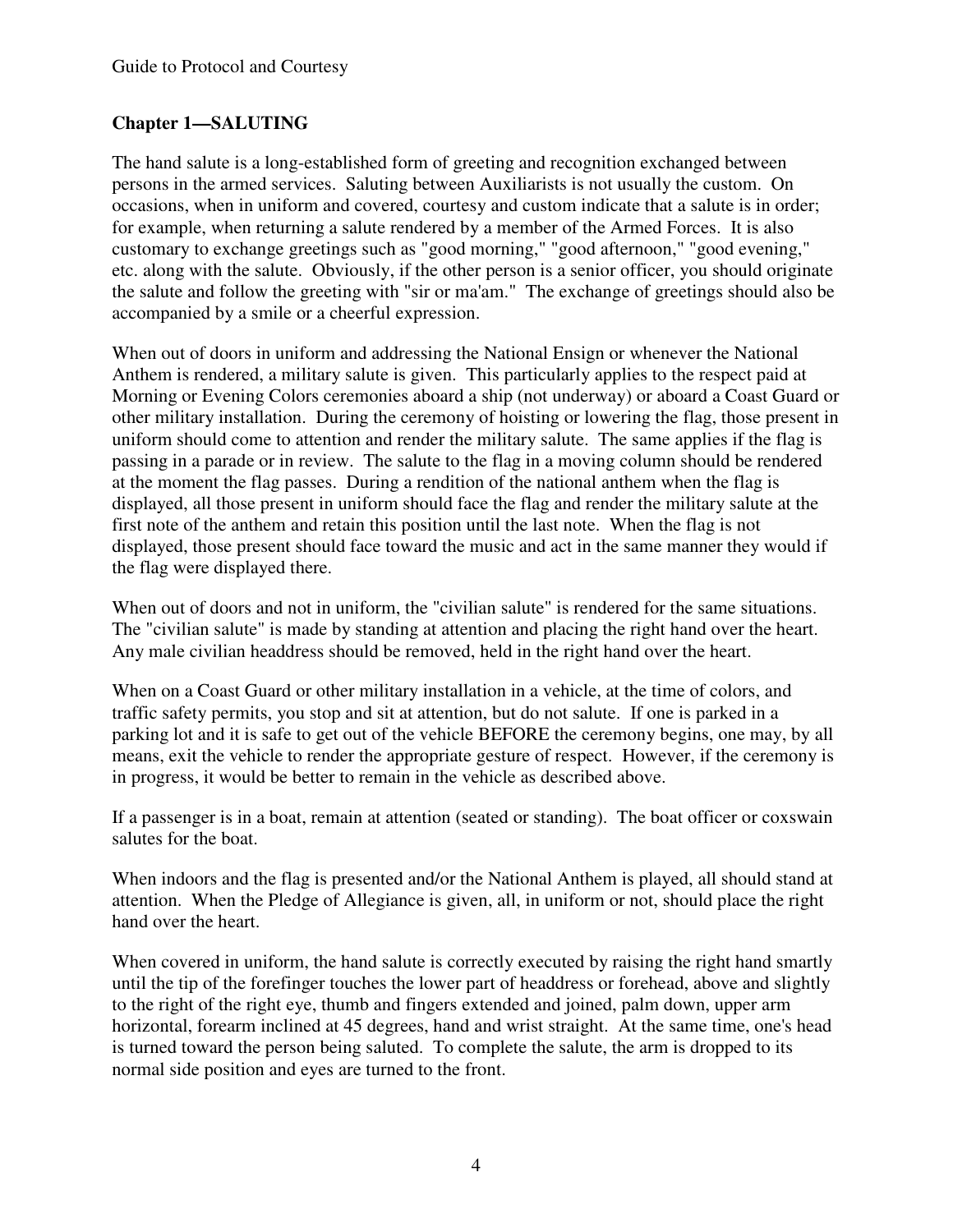Some of the more frequently observed saluting errors are: failing to hold the position of the salute until it is returned by the person saluted; failure to look at the person or colors being saluted; failure to assume the position of attention when saluting; and failure to have the fingers, hand, and arm in the proper position for saluting as mentioned in the previous paragraph. Gross errors include saluting with a cigarette in the hand or mouth, saluting while the left hand is in a pocket or returning a salute in a casual manner.

# **Chapter 2—FLAG ETIQUETTE**

Auxiliary officers are primarily concerned with those rules of flag etiquette that pertain to the display of the National Ensign at meetings and social events. The flag is often referred to by other names such as the *colors*, *ensign*, and *standard*. Regardless of the name, it is important that the flag always be displayed properly so as not to commit a breech of protocol.

In a meeting room, when displayed flat behind the speaker's podium or head table, the flag should be placed above and behind the speaker with union uppermost and to the flag's own right, that is, to the audience's left.

When displayed from a staff in the meeting room, the national flag will be accorded a position of superior prominence over any flag displayed in the same room. It is the only flag that may be displayed behind and to the right of the speaker's podium or head table. In other words, the flag placement should be to the left of the audience. All other flags, including the Auxiliary ensign, displayed in the same room will be placed on the speaker's left and to the audience's right.

For information on flag placement on an Auxiliary facility, refer to the *Operations Policy Manual*, COMDTINST M16798.3 (series).

For information on flag placement at meetings and social events, refer to the *Auxiliary Division Procedures Guide*, COMDTPUB P16791.3 (series).

#### **Chapter 3—SHIPBOARD ETIQUETTE**

At the quarterdeck, the officer of the deck (OOD) or representative (who may be an officer or a petty officer) will always be on duty to greet persons boarding or leaving the ship. Customarily, you request permission from the OOD to board or to leave the ship. As you board, you first stand at the gangway and salute the National Ensign at the stern. After evening colors or before morning colors, when the flag is not displayed, the salute is rendered to the position where the flag is normally displayed. Then you turn to the OOD or the OOD's representative, salute and say: "Request permission to come aboard, sir (or ma'am)." The OOD will return your salute and invite you aboard. If you are in civilian clothing, do not render the hand salute; face the National Ensign, stand at attention for a moment, then turn to the OOD, and request permission to come aboard. When permission is granted, proceed aboard.

When leaving the ship, present yourself to the OOD, salute, and say: "Request permission to leave the ship, sir (or ma'am)." After the OOD has said, "Very well" or "Permission granted" and has returned your salute, you step to the gangway, and as you cross the gunwale, turn and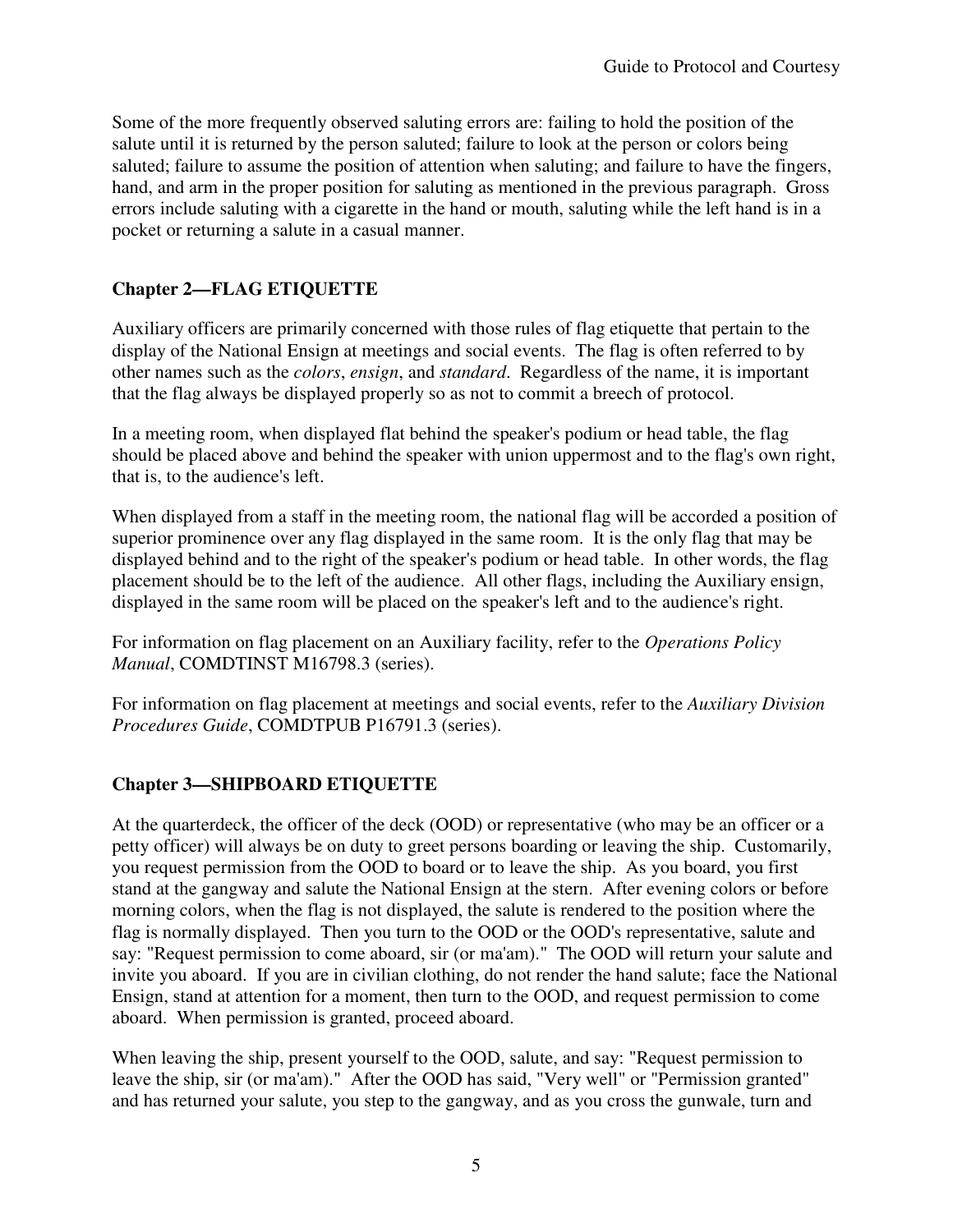salute in the direction of the National Ensign and then proceed ashore. If you are not in uniform, follow the same procedure, but without rendering the salute. When boarding or leaving, if you have guests with you who may not be in uniform, you render the salutes and request permission to board or leave. It is not necessary for your guests to salute or request permission.

Auxiliarists should be aware that custom dictates that senior officers enter a vehicle, board a boat or vessel last, and leave the vehicle, boat, or vessel first. An Auxiliarist may be aboard when a senior officer entitled to honors boards a vessel. You will be assigned a position for the occasion. As the senior person honored boards the vessel, the command "Attention" is given, everyone comes to attention, and the hand salute is rendered. Be aware that the passage of senior officers should not be obstructed. Anyone aware of such a situation will give the command "Gangway" and the area is cleared.

# **Chapter 4—WARDROOM ETIQUETTE**

The wardroom is where the ship's officers eat. Enlisted personnel eat on the mess deck. If you are invited to dine in the wardroom and the occasion calls for a sit down meal, you can expect the Captain, the Executive Officer, or other senior ship's officer to be the presiding officer at the mess. Presiding officers will invite the other officers who are members of the mess, plus those guests aboard invited to use the mess, to be seated at the table when they are ready for the meal to be served. It is not customary for anyone to sit at the table without being invited to do so by the presiding officer. Custom also dictates that if you need to leave the table before the meal is finished and the presiding officer has not risen, you ask for permission before leaving the table by asking, "May I be excused, sir [or ma'am]?" Certain taboo subjects are politics, religion, or "shop talk." If you have any doubts always let the presiding office guide the conversation.

On larger vessels, the chief petty officers (CPOs or simply "chiefs") have their own mess which is located in "CPO country." This is a privileged area and guests do not enter at any time unless specifically invited by a member of the chief's mess. The same is true of the Captain's quarters (or "cabin") and Officer's Country. It is also customary not to enter the crew's quarters unless invited to do so, or if it is necessary, to pass through that area in your movement from one part of the ship to another.

Frequently, when several guests are aboard, it may be necessary to have the seating in the officer's mess in groups, particularly if the guests are going to be aboard for several days. Usually, a list will be posted indicating the members of each seating group to be seated. Do not wear headgear in the wardroom or other indoor spaces. Do not place hats on eating tables. As a hint, there are usually hat pegs just outside the wardroom or in the passageway.

In some instances your shipboard host may indicate to you areas which you may frequent at your convenience and may also point out to you other areas that will be restricted in so far as your movements are concerned. Respect these areas. This is a sign of a courteous guest. Always observe the ship's rules. If you are in doubt, ask your host.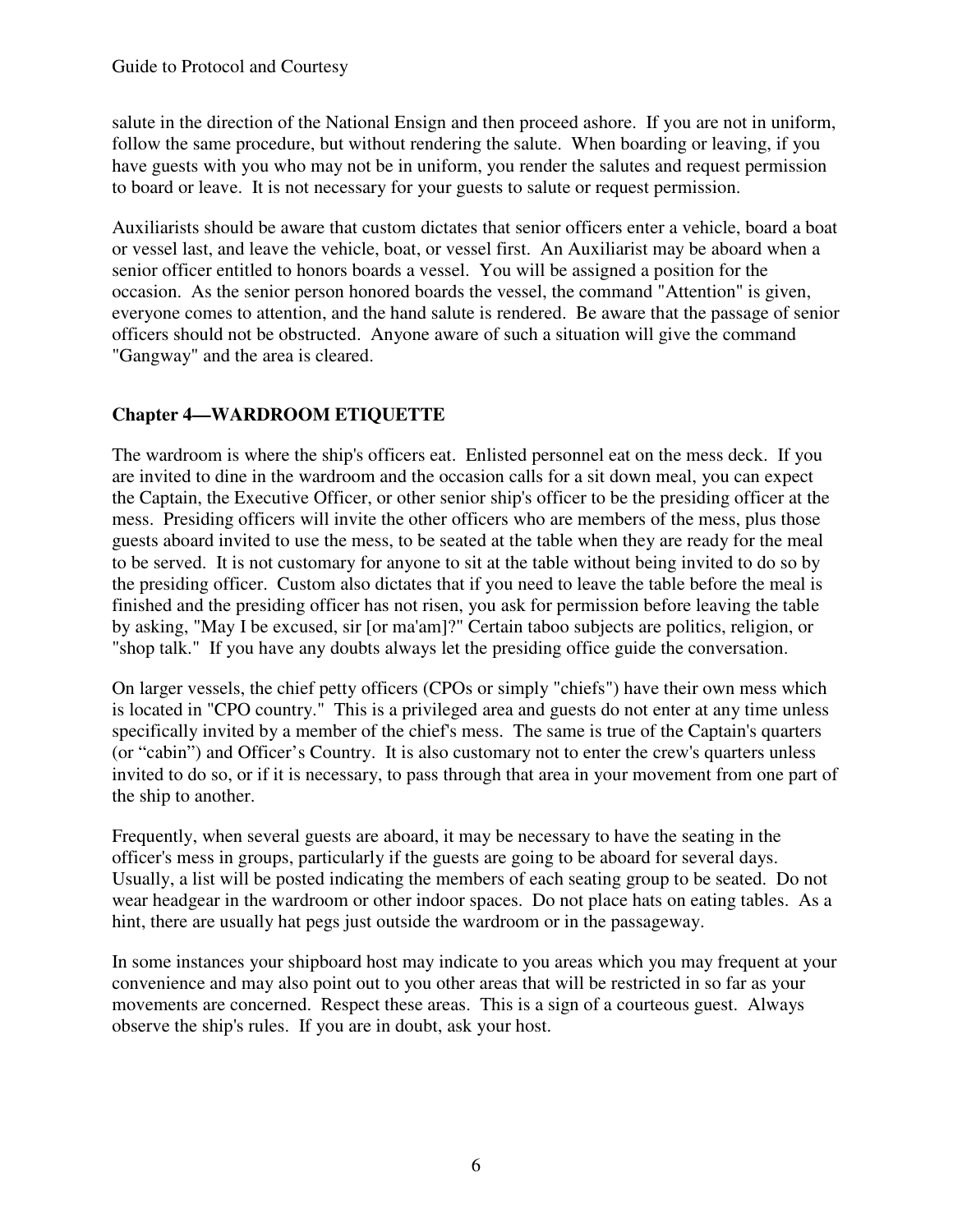# **Chapter 5—INVITATIONS**

There are several basic forms for invitations. The individual extending the invitation should select the format most suited to the specific function and to the invitee. Formal invitations, either printed or in letter format, should be used for official visitors being invited to attend formal dinners, dinner dances, or ceremonial occasions. A less formal invitation may be used for other events such as regular meetings, raft-outs, or rendezvous.

Courtesy to the invitee includes providing full information regarding the event for which the invitation is extended. This includes specific information regarding the place, date, time, uniform required, whether or not the invitee is expected to bring a guest, spouse, friend, etc., and what part, if any, the invitee is expected to play in the program.

One way to ascertain whether or not the invitee will attend is to request an "RSVP." If it is important for planning purposes to determine if your guest will be present, you can indicate "RSVP (your phone number or address) not later than (date you need the reply)." If you receive an invitation with an RSVP requirement, courtesy requires that you respond in an appropriate manner to the person who sent the invitation. Failure to do so may put the potential host in an embarrassing position.

Regardless of the civilian, Auxiliary, or Coast Guard status of the invitee, if your invitation stipulates, "It is our pleasure to extend an invitation to you and Mrs. Doe to attend our Change of Watch Dinner as our guest," Mr. Doe will assume that he will not be expected to pay for dinner tickets for himself and his guest. If you wish to extend an invitation but are unable to pay for the event, you can state, "It is our pleasure to ask you and Mrs. Doe to join us at our Change of Watch." Then include the cost of the event, and enclose a reservation form in your letter.

The more senior your guests, the earlier they must establish a schedule. If your invitation is to a senior Coast Guard officer or a National representative of the Auxiliary, it has the best chance of being accepted if it is received at least eight weeks in advance of the event.

Normally, the senior officer of the organizational unit sponsoring the function is considered the host for invited guests unless other specific arrangements are made. As the host, you have certain responsibilities toward, and for, your guests. In many instances, it may not be possible for you to take care of all of the individual responsibilities personally. If this is the case, delegate one of your members to function as an "aide" for each guest or group of guests, as may be necessary. The host's responsibility is to arrive at the event before the time guests are expected to arrive to be on hand to greet them. Again, common courtesy is the answer. Are there places for coats and hats? Do the guests have reserved seats for the meal or the meeting? If so, these should be pointed out when the guests arrive. If they have not been assigned seating, be certain that places are provided for them that are appropriate. If meal tickets will be picked up as the meal is being served, give them to your guests when they arrive. If there is a program, explain it, or provide your guests with a copy of the agenda or program for the event. It is customary if drinks are being served to assure that your guests are served if they so desire. If you cannot stay with your guests and introduce them to your members, have one of your members assume this responsibility. There is nothing more impolite than to have a guest who is not acquainted with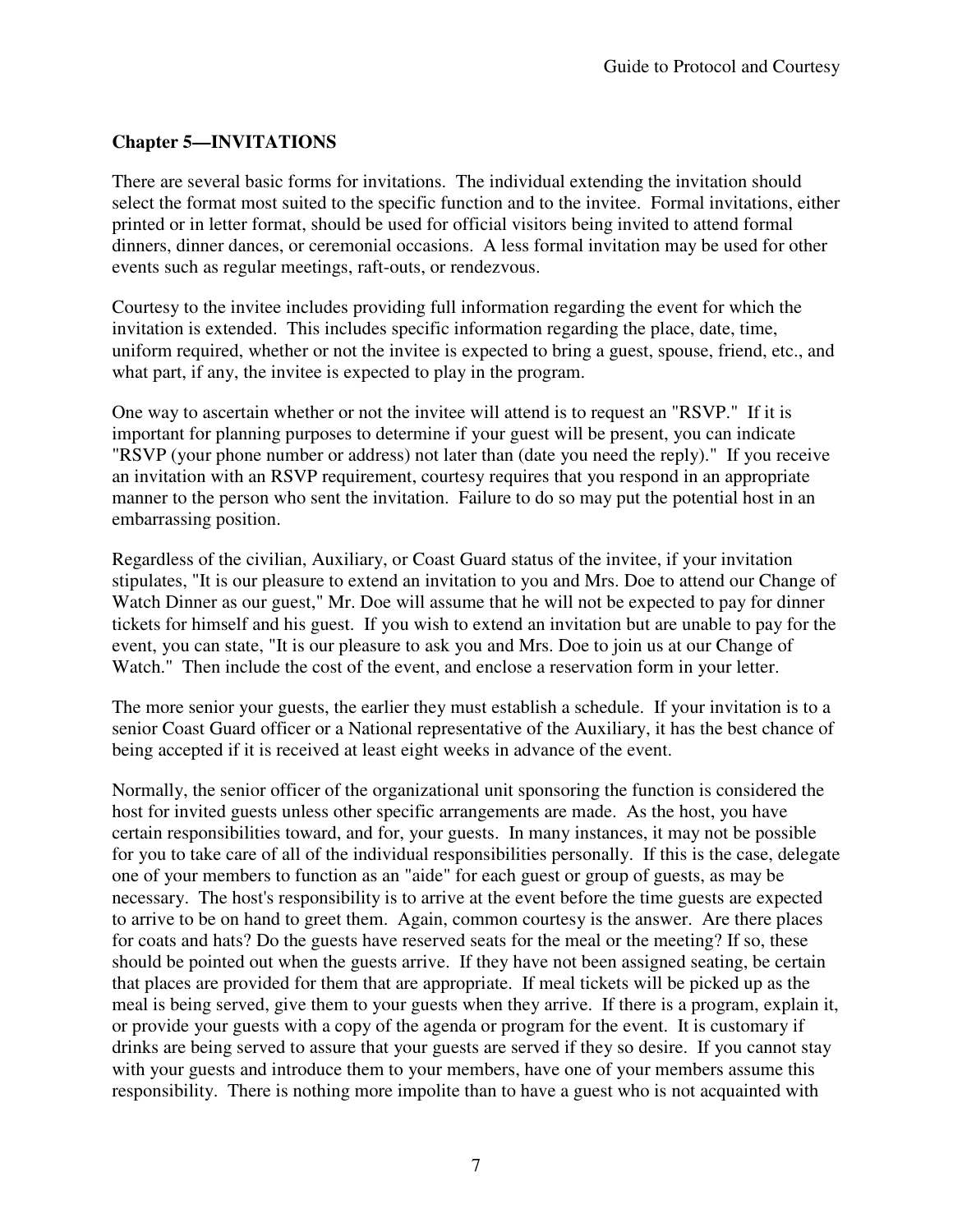your people be greeted at the door, given tickets and a copy of the program, and then left alone until the formal activities begin. This is embarrassing to your guest.

#### **Chapter 6—RECEIVING LINES**

If you are attending a function where a receiving line is established and the time for beginning of the function is specified, it is courteous to be present to proceed through the line at, or immediately after the time indicated. It is discourteous to carry a drink, cigarette, cigar, etc., in your hand when you are going through the line. It is also a courtesy to other guests who may be waiting to follow you through the line not to stop for any extended conversation with any member of the official party in the receiving line. Normally, wives immediately precede their husbands when couples are going though a receiving line. Say your name distinctly to the first official member of the line. This is necessary so that members of the official party may be introduced to you as you proceed through the line. Once you have been introduced to the last person in the line, it is courteous for you to move some distance away so that you do not block other people still passing through the line.

## **Chapter 7—FORMAL FUNCTIONS**

District Commodores usually have the job of presiding at formal social and ceremonial functions sponsored by the district and, at times, may be invited to attend similar functions given by other Auxiliary units or outside organizations. These formal activities include changes of watch, changes of command, dinners, award banquets, luncheons, and, at times, social affairs in a person's (District Commander's, Director's) home. On these occasions when one is a guest, it is customary to personally greet the host and hostess as soon as possible after arriving. At the conclusion of the function, it is also common courtesy before departing to again personally express appreciation to the host and hostess for being invited. When a senior officer is present, such as the District Commodore or the District Commander, it is considered proper to delay leaving until they have paid their respects and departed.

#### **Chapter 8—INTRODUCTIONS**

When introducing guests, be extremely careful to be accurate with names and titles. Lengthy introductions for each person at the head table frequently are embarrassing to the individuals concerned and may prove boring to the other guests. Generally, only the principal speaker or speakers at the event require an introduction over and above their name and present title. Even then it may be desirable to limit the special introduction to a brief description of the speaker's career achievements to date. When introducing military personnel, it is just as effective at most occasions to introduce the principal speaker with a brief resume of their experience and assignments. When introducing civilians, some explanation of the individual's career which indicates qualification to speak on the particular subject is appropriate. Do not make the introduction longer than the speech. Practice beforehand, if necessary, so that names and titles can be spoken fluently and easily when introducing your guests. Before introducing a senior guest, you should examine your intent. If you plan to inform the audience regarding the individual's background, you may give a brief career resume. If the guest is to be your principal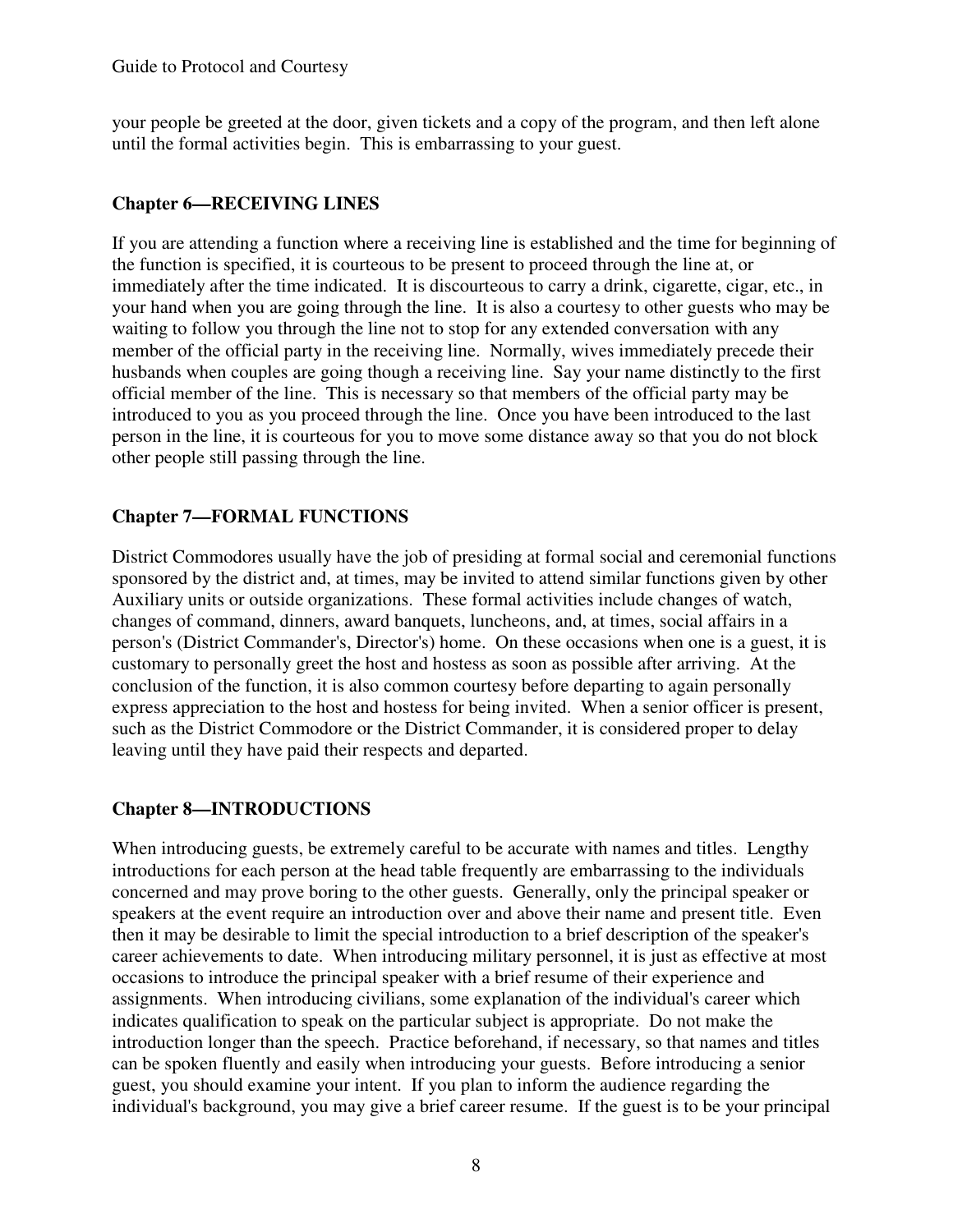speaker, your introductions should, within one or two minutes, establish the credibility of your guest to speak on the intended topic or subjects. Your introduction should help to launch the speaker into a successful talk. An extended discourse on the individual's military career and prior assignments probably would not serve that purpose.

#### **Chapter 9—SEATING ARRANGEMENTS**

Whenever guests are specifically invited to attend functions where seating is provided, whether it be a meeting, luncheon, or a dinner, or some other sit-down activity, be certain that your guests know where they will be seated. If you have a head table for a meal and meal tickets are required, arrangements should be made with the serving personnel so that individuals at the head table are not required to present individual tickets before being served.

It is not essential that all invited guests be seated at the head table at a structured function. In some instances, where the number of distinguished guests exceeds the available seating space at the head table, or for various other reasons, you may want to seat only a few of the distinguished guests at the head table. These should include at least the principal speaker and senior Auxiliary and Coast Guard personnel. Your other special guests may be seated at front tables on the main floor of the dining area, or the spouses of the officers at the head table may be seated at special tables in the main dining area. If desired, the distinguished guests may be seated at front tables on the main floor of the dining area, and brought up to places at the head table at the start of the program. If this format is followed, the guests should be acknowledged at the beginning of the affair.

Regardless of which method you select for seating your guests, always assure that they are provided with tickets (if tickets are required), and that someone is available to show them where they will be seated when they arrive at the event. When invited as guests at a structured function, most people enjoy meeting the other people present, particularly if they are not acquainted with the membership of your local group. One caution: either you, as the host, or someone you have asked to assist you as a local host for guests at a structured function, has an unwritten obligation. Do not let a situation arise where one of your members or other guests occupy the time of your invited guests in lengthy conversations, especially on subjects that could become embarrassing. If you notice someone monopolizing one of your guests, interrupt the discussion in a courteous manner, either by asking the guest if you could have a few words, or simply by taking someone else to the guest for an introduction.

Seating is one of the least understood responsibilities of the host at a structured meal function. Although the Auxiliary does not have formal rank identification, and does not use position titles except for Commodore, the office held by the individual should be considered. If a national Auxiliary officer is present and the District Commander is not present, the national Auxiliary officer (other than members of the National Staff) should occupy one of the two primary places of honor at the center of the table. If the Chief Director is present, that officer should also be accorded a place of honor at the head table. The master of ceremonies or presiding officer for the function should be at the center of the table. Honors begin at the master of ceremonies' immediate right, then immediate left, then right, then left, etc., in turn until places are assigned for each of the distinguished guests or members who will be seated at the head table. Most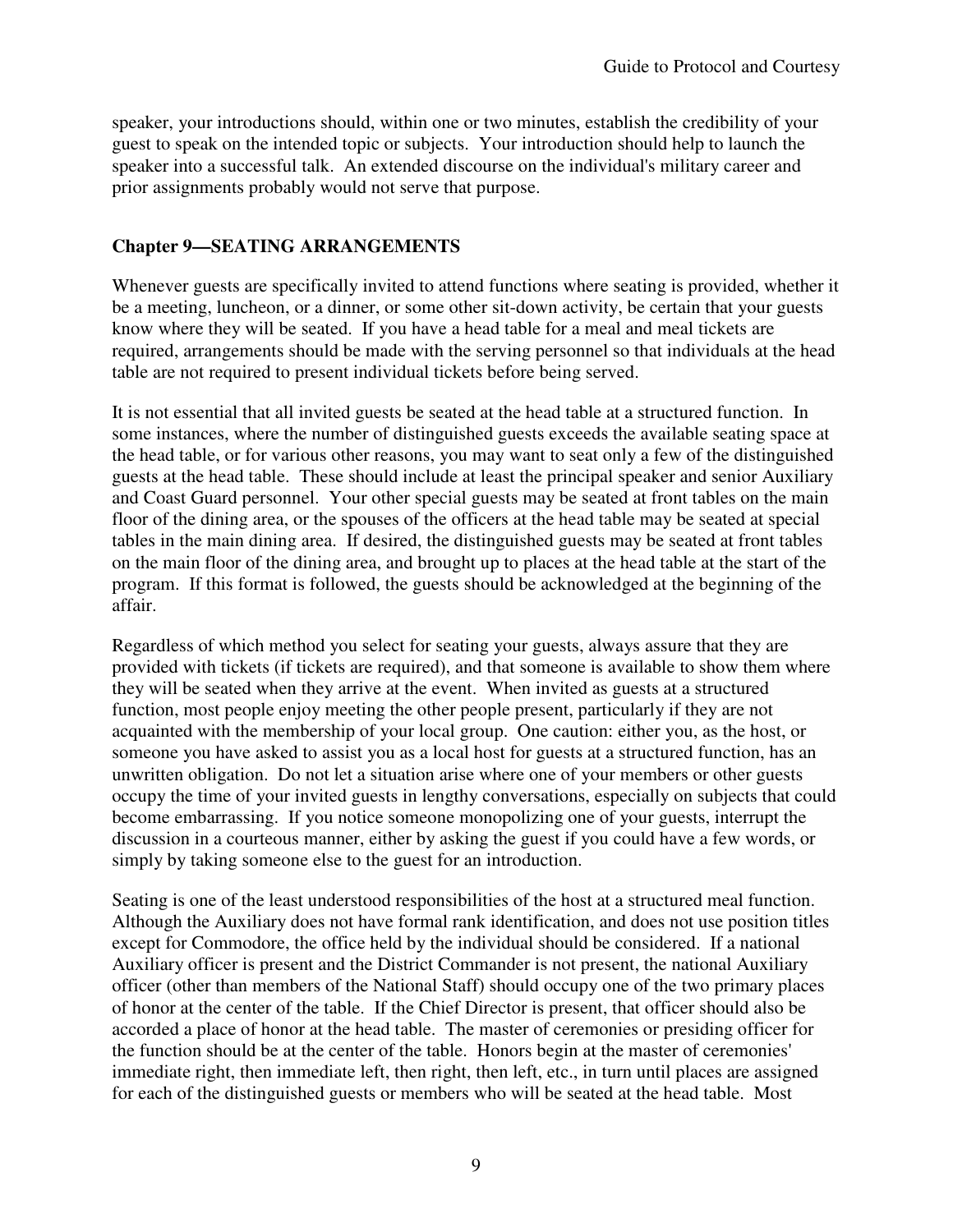frequently, the place of honor, at the presiding officer's immediate right, will be assigned to the principal speaker. The position on the immediate left of the presiding officer would then be filled by the senior officer present from the Coast Guard or from the Auxiliary. Auxiliary officers at the national level take precedence over district officers whenever two levels of the organization are represented by elected officers.

There is nothing mandatory about having all of the Coast Guard officers on one side of the presiding officer and all Auxiliary officers on the other side. In fact, quite frequently your Coast Guard guests already know one another; thus, the best interchange will take place if you interpose the Coast Guard officers among Auxiliary officers. Neither is it impolite to intersperse civilian guests between officers at the head table.

When the District Commander or Chief of Staff are not present at an Auxiliary function, the Director of Auxiliary, regardless of rank, should be recognized as the direct representative of the District Commander unless the District Commander has designated another officer for that purpose at your event. This would call for the Director to be accorded a seating position recognizing that precedence, even though another officer may be present, such as a Group Commander or ship's Commanding Officer, who might have a higher rank than the Director.

As previously noted, it is not discourteous to restrict seating at the head table to the officers present and to provide other reserved seating arrangements for their spouses or guests. Neither is it discourteous to "mix and match" couples when developing a seating plan. For example, at a district conference banquet, the District Commodore or master of ceremonies serving as the presiding officer of the event may place the District Commander at the immediate right, the Director of Auxiliary at the immediate left, and to the left of the Director seat the spouse of the District Commodore, and to the right of the District Commander seat the spouse of the Director or the presiding officer's spouse. This can be an extremely "tricky" problem. Do not forget that, for protocol purposes, wives should be treated in a status parallel to their husband, or if the wife is the senior officer, her husband should be afforded equivalent consideration. It is not good form to design a seating arrangement so that a lady occupies the end seat at the head table. A Coast Guard member or Auxiliarist should occupy the end seats of a head table. The goal is to not have a spouse, significant other, or guest placed in the uncomfortable position of having to unexpectedly lead the pledge of allegiance, give the invocation, or assist in the distribution of awards.

If you are in a room and seated when the Commandant, District Commander, or any Admiral, the National Commodore, or other elected national officer enters the room, it is courtesy to stand. Discontinue any conversation until at least a senior officer in the room has had an opportunity to greet the new arrival and assure that a seat is provided, if they indicate a desire to remain. It is not necessary to act like a senior noncom by calling for attention on these occasions. If you are the first to observe them entering the room, simply say, "Ladies and Gentlemen, the District Commander (or other appropriate title) has joined us."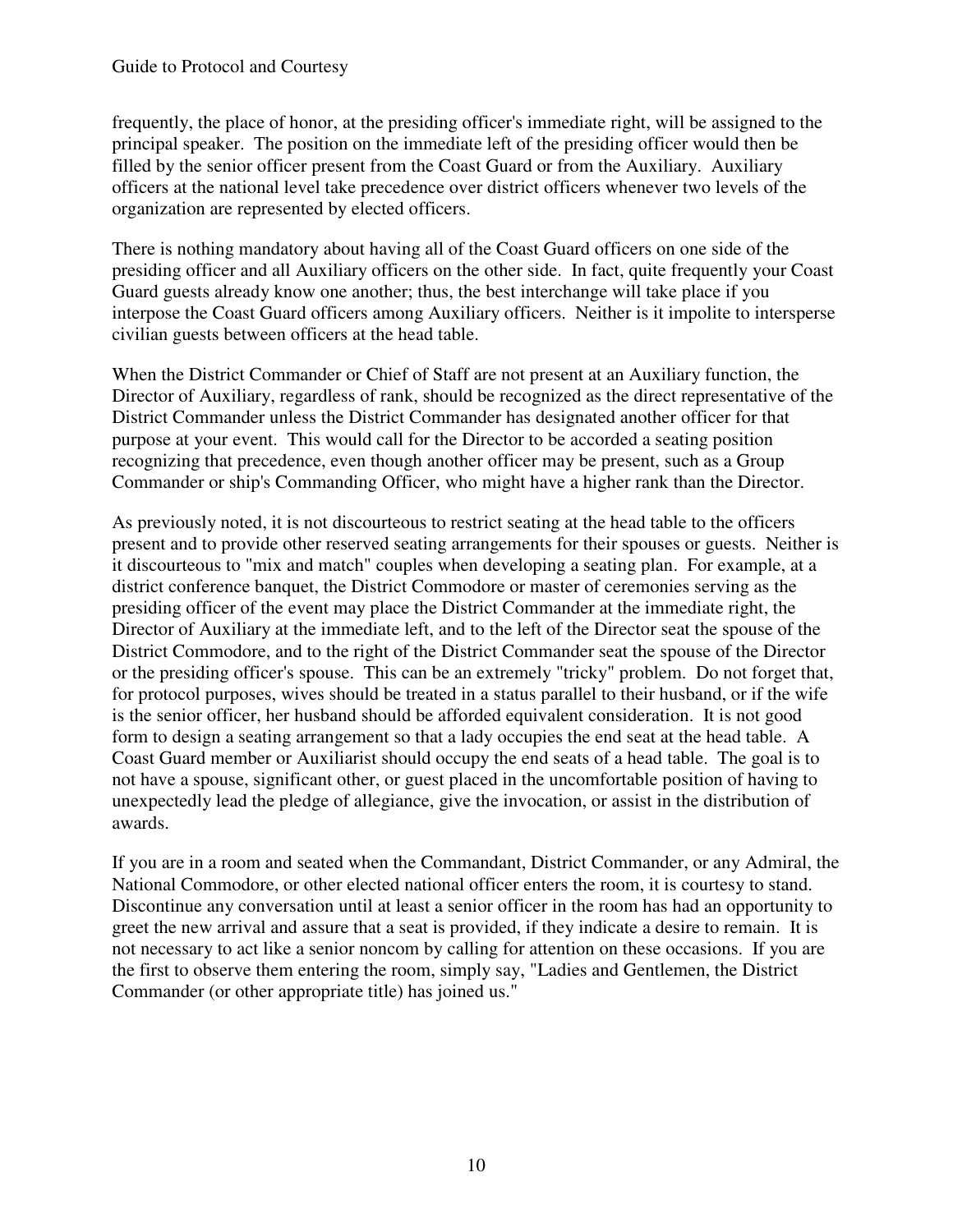# A. SAMPLE SEATING ARRANGEMENTS

Seating at the Head Table is primarily for those who are involved in the program or hold a position of responsibility in the organizational chain of the Auxiliary, including supervising CG personnel. Seating at the Head Table is assigned in descending order of the individual's status (CG rank, Auxiliary office, with official representatives of senior officers, regardless of rank/office, afforded the same status as those they represent).

i. Seating for a Division Change of Watch

(when the persons listed are present; both for "mix and match" seating and for the seating of guests as couples)

In the examples, some ladies are seated next to each other to avoid placing them at the end of the table. Other senior (non-Flag) CG officers (Group CO, District Chief of a Department, etc.) or Auxiliary officers (visiting DCO, NADCO, National Department chief, etc.) may be present and not representing a senior person and not part of the program. Such individuals need not be seated at the Head Table, but could be seated at an honors table and appropriately recognized.

- 1 Division Commander (presiding officer) **HEAD TABLE SEATING BY COUPLES**
- 
- 
- 4 Spouse of District Commodore
- 5 Director of Auxiliary
- 6 Spouse of Director Audience
- 
- 8 Spouse of Chief of Staff \***Person Presiding**
- 
- 10 Spouse of District Captain

2 Spouse of Division Commander \***Person Presiding**  3 District Commodore  $(7)(8)(4)(3)(1<sup>*</sup>)(2)(5)(6)(10)(9)$ <br>4 Snows of District Commodore 7 District Chief of Staff **HEAD TABLE SEATING BY MIX OR MATCH** 9 District Captain (Area) (7)(6)(2)(3)(1\*)(4)(5)(10)(8)(9)

Audience

ii. Seating for a Flotilla Change of Watch (similar to that shown for Division affairs)

A flotilla is more apt to have local officials present. In this circumstance, seating by couples may be more appropriate.

- 1 Division Commander
- 2 Spouse of Division Commander **HEAD TABLE SEATING BY COUPLES**
- 3 Spouse of Local Mayor \***Person Presiding**
- 
- 5 Spouse of Flotilla Commander
- 6 Flotilla Commander
- 7 Director of Auxiliary Audience
- 8 Spouse of Director of Auxiliary
- 9 Flotilla Vice Commander
- 10 Spouse of Flotilla Vice Commander
- 11 Spouse of Immediate Past Flotilla Commander
- 12 Immediate Past Flotilla Commander

4 Local Mayor (12)(11)(10)(9)(8)(7\*)(6)(5)(4)(3)(2)(1)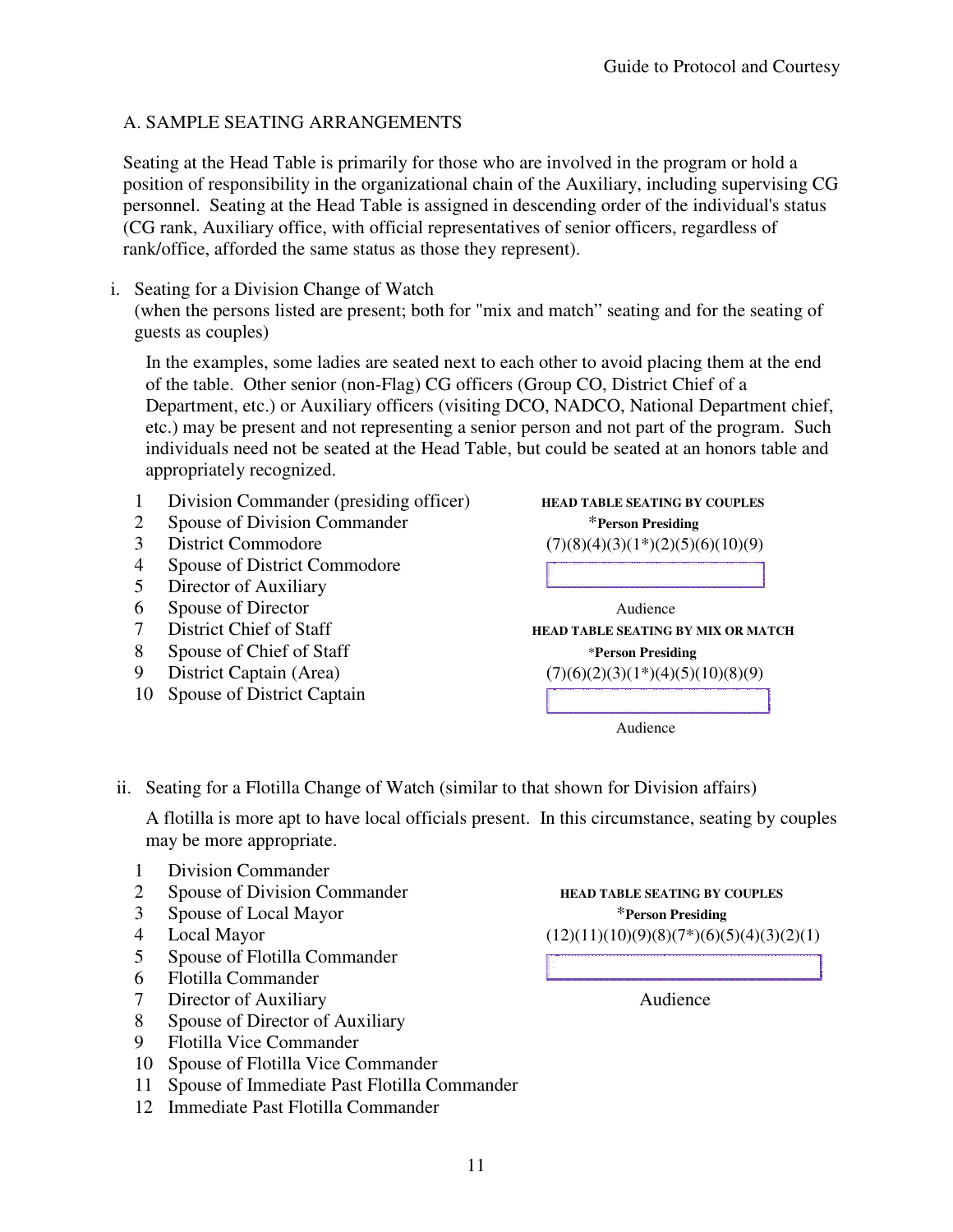An alternative arrangement for a local affair is to have all the guests seated at honors or reserved tables across the front of the room, with a podium and microphone set up from where the presiding officer would introduce the guests and from where the speakers would make their presentation.

In any case, when local officials or members of other organizations are invited, it is only proper to assign a competent Auxiliary member as an escort to welcome them, introduce them to others present and be seated at the same table to brief them on what's going on.

At larger meetings, Area, District, or National priority of seating follows the patterns above. Because of the number of guests and speakers involved, there are alternate plans that can be used. Many available halls are too small for an extensive head table; therefore an alternate would be to have the head table arranged in tiers with a second table set behind and above the first. In this situation, the highest-ranking attendees would be at the higher table.

Another possibility is to establish a speaker's table, not occupied until the program is about to start. The participants in the program are called from their place at the reserved tables on the floor of the hall to take their place at the speaker's table, and their spouses remain at the reserved table.

There are many other formats that can be used. The primary requirement is that guests and participating officers be aware of details of the program, briefed as to their participation, know where their seats are, and be introduced in order of precedence. Remember that the spouses of your guests have the same precedence as the guest. Additional information may be found in the *Auxiliary Division Procedures Guide*, COMDTPUB P16791.3 (series).

#### B. SUGGESTED SPEAKING ORDER FOR INVITED GUESTS

When a number of distinguished invited guests are seated at the head table or present at honors tables and the program includes remarks from each, the question rises as to the order in which each should speak. A special guest may be invited to address a specific subject and is usually accorded a special place on the program before remarks are made by other guests. If the primary speaker is to be the District Commander, his/her comments fall in this category. Otherwise, the precedence for speaking by distinguished guests at the head table or honors table is usually performed in an ascending order according to rank or office (low to high). If both the District Commodore and District Director are present, the District Commodore should speak next to last and the District Director would speak last. For those ceremonial occasions where it may be desirable for the District Commodore to speak last, upon request the District Director will usually agree to the change. The following is a suggested speaking order for invited guests at a function: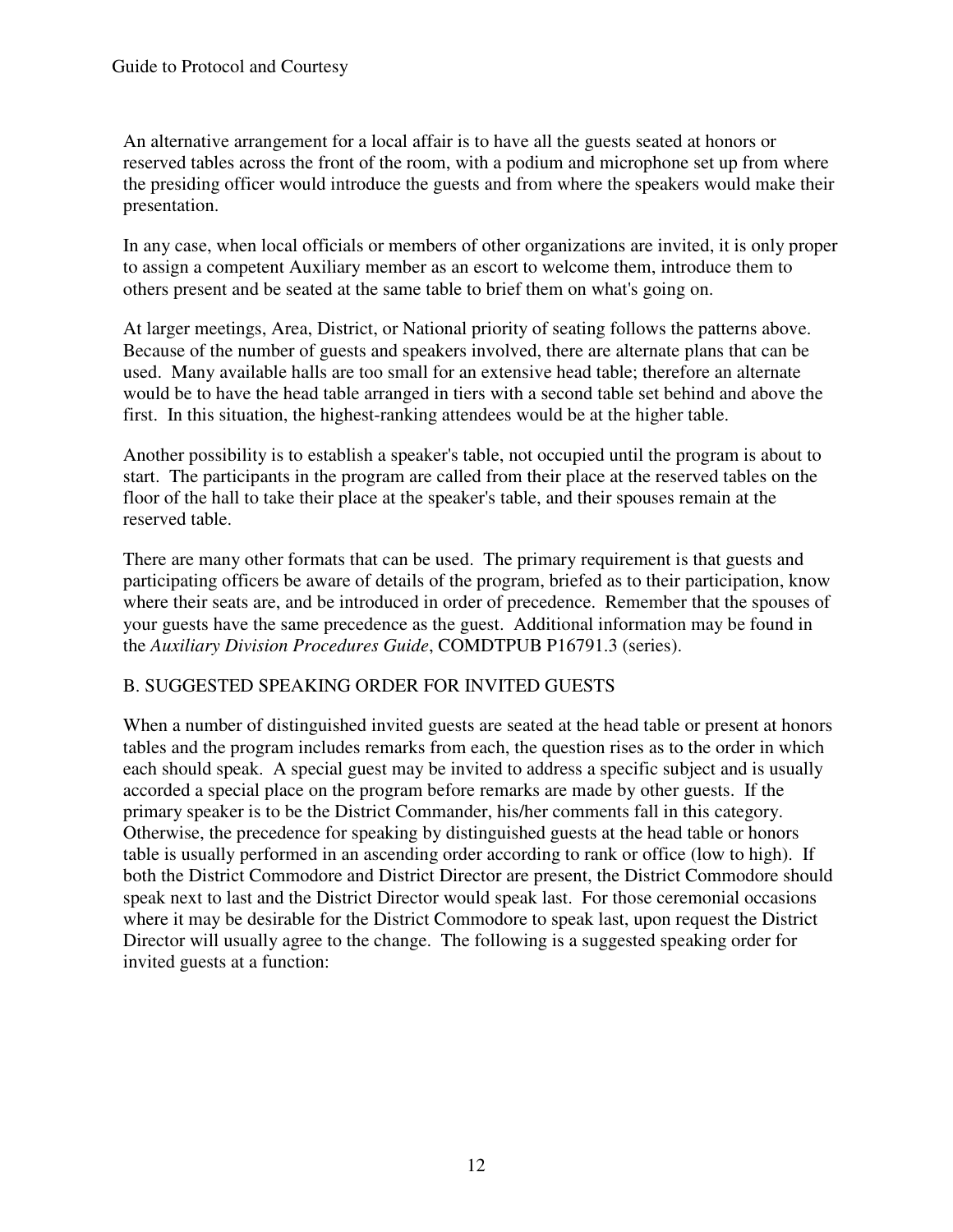- 1. Special Guests—Local Mayor, District Commander (when the primary speaker)
- 2. Immediate Past District Commodore
- 3. District Captain(s)
- 4. District Chief of Staff
- 5. District Director of Auxiliary or representative\*
- 6. Chief Director of Auxiliary or his representative\*\*
- 7. District Commodore—always last at a District meeting
- 8. National Commodore or representative—always last at a National meeting
- 9. District Commander or representative (if not the main speaker)
- 10. The Commandant or his representative
- 11. The presiding Coast Guard officer or Auxiliary leader closes the meeting

\* Unless representing the District Commander at a District function

\*\* Unless representing the Commandant

## C. SUGGESTED INTRODUCTION ORDER FOR NON-PRIMARY SPEAKERS

Situations may arise when other guests are present, but not primary speakers. Introduction of those individuals should proceed in descending order according to rank or office (high to low) in the following order:

- 1. Governor of the host state
- 2. Secretary of Homeland Security
- 3. Former Governors
- 4. Senators (by seniority)
- 5. Governors of other states (precedence is by states' entry into the union)
- 6. Members of Congress or Congressional Representatives (by length of service)
- 7. Commandant of the Coast Guard
- 8. Three-Star Military
- 9. National Commodore of the Auxiliary (when serving in office)
- 10. Two-Star Military (Rear Admiral, upper half)
- 11. Auxiliary National Vice Commodore (currently serving in office)
- 12. One-Star Military (Rear Admiral, lower half, and Commodores)
- 13. Deputy National Commodore (currently serving in office)
- 14. DCO, ANACO (currently serving in office)
- 15. Coast Guard Captains
- 16. District Captain, District Chief of Staff, Directorate Chiefs (currently serving)